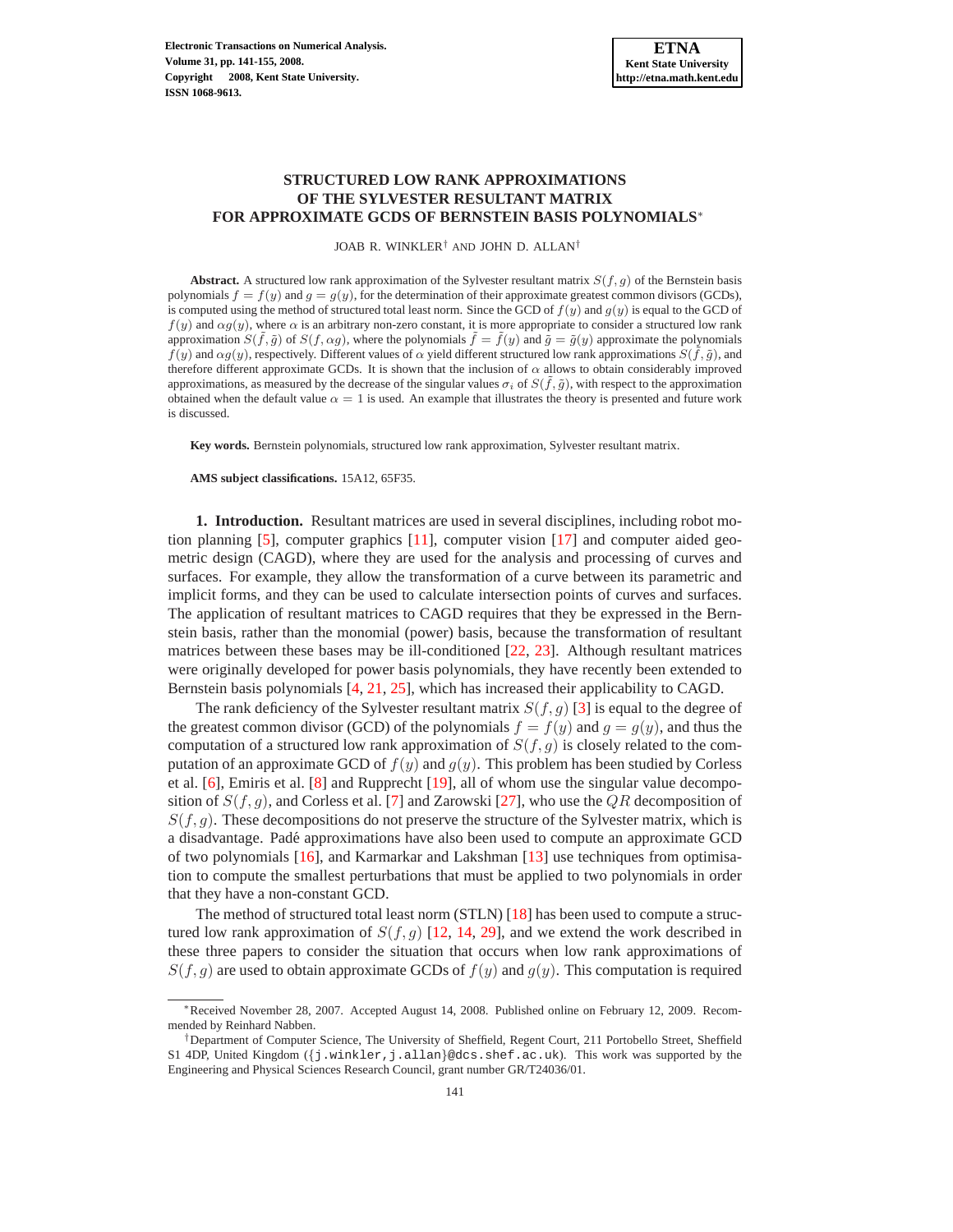in several problems, including the determination of multiple roots of a polynomial [\[20\]](#page-13-15) and the cancellation of near pole-zero combinations in control systems.

The GCD of  $f(y)$  and  $g(y)$  is equal to, up to an arbitrary scalar multiplier, the GCD of  $f(y)$  and  $\alpha g(y)$  where  $\alpha$  is a non-zero constant. Also, since the rank of  $S(f, g)$  is equal to the rank of  $S(f, \alpha g)$ , and  $S(f, \alpha g) \neq \alpha S(f, g)$ , it is more appropriate to consider  $S(f, \alpha g)$  when low rank approximations of the Sylvester resultant matrix are used for the computation of approximate GCDs. In particular, the inclusion of  $\alpha$  allows significantly improved answers to be obtained, even after  $f(y)$  and  $g(y)$  have been normalised in the same manner [\[24\]](#page-14-5). Previous work on the computation of approximate GCDs has not included  $\alpha$ , with the consequence that unsatisfactory results may have been computed.

The method of STLN has been used to compute a structured low rank approximation of the Sylvester resultant matrix for power basis polynomials [\[24\]](#page-14-5), and it is extended in this paper to Bernstein basis polynomials. It is important to note that a low rank approximation of  $S(f, g)$  cannot be computed by the deletion of its small singular values, because the low rank matrix is not a resultant matrix, that is, the structure of  $S(f, g)$  is not preserved in this low rank approximation.

This paper contains two contributions that improve the quality of the computed results and have not been considered previously:

- 1. *The importance of*  $\alpha$ . Previous work on the computation of approximate GCDs has not considered the scaling parameter  $\alpha$ , that is, the value  $\alpha = 1$  is used. The theoretical justification for including  $\alpha$  is stated above, and the example in Section 5 clearly shows its computational importance. Furthermore, it is shown in the example, and confirmed by other examples that are not included in the paper, that although the optimal value  $\alpha^*$  of  $\alpha$  is associated with a small perturbation of the given inexact coprime polynomials in order that they have a non-constant approximate GCD, a small change in  $\alpha^*$  yields an approximate GCD that is obtained by a significantly larger perturbation of the given inexact polynomials.
- 2. *The algorithm for the solution of the equation that results from the method of STLN.* The method of STLN yields a non-linear least squares problem with an equality constraint (the LSE problem), which is defined as

$$
\min_{Bx=d} \|Ax-b\|_2 = \min_x \left\| \begin{bmatrix} A \\ \tau B \end{bmatrix} x - \begin{bmatrix} b \\ \tau d \end{bmatrix} \right\|_2, \qquad \tau \gg 1,
$$

where  $Ax = b$  is an over-determined set of linear algebraic equations and A has full column rank, and the constraint  $Bx = d$  is consistent and therefore has at least one solution. The weight  $\tau$  must be large in order that the constraint is satisfied exactly, and it is therefore required to normalise the constraint by a constant  $\kappa$  such that

$$
\|\begin{bmatrix} A & b \end{bmatrix}\| = \kappa \|\begin{bmatrix} B & d \end{bmatrix}\|,
$$

that is, the objective function and constraint are of the same magnitude. A large value of  $\tau$  thus implies that the normalised constraint is enforced strongly, but this normalisation by  $\kappa$  is not considered in previous work that has used the method of weights [\[12,](#page-13-13) [14,](#page-13-14) [29\]](#page-14-4).

The method of weights is problematic, because it requires that  $\tau$  be specified heuris-tically. Van Loan [\[15\]](#page-13-16) recommends that  $\tau = \epsilon^{-\frac{1}{2}}$ , but Barlow [\[1\]](#page-13-17), and Barlow and Vermulapati [\[2\]](#page-13-18), recommend that  $\tau = \epsilon^{-\frac{1}{3}}$ , where  $\epsilon$  is the machine precision. The heuristic nature of  $\tau$  is a disadvantage, because the convergence of the method of weights is critically dependent on the value of  $\tau$ . Specifically, the algorithm may not converge, or it may converge to an inaccurate solution, or it may converge slowly,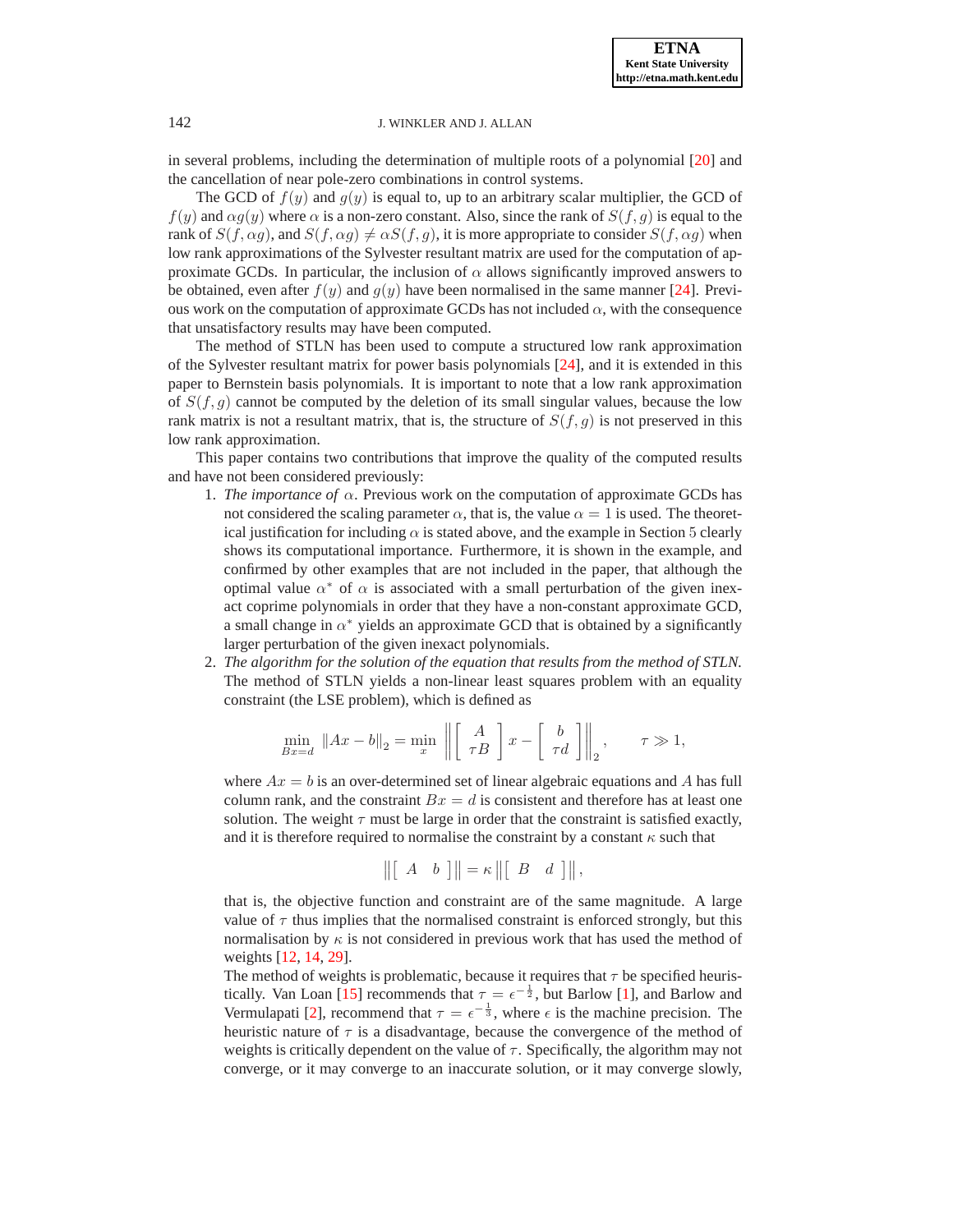if  $\tau$  is too large or too small. The QR decomposition does not suffer from these disadvantages, and it is therefore used for the solution of the LSE problem in this paper. The method of weights is used, however, in [\[12,](#page-13-13) [14,](#page-13-14) [29\]](#page-14-4) for the solution of the LSE problem, and thus the solution algorithm, based on the  $QR$  decomposition, that is used in this paper is superior.

The Sylvester resultant matrix  $S(f, \alpha g)$  and its subresultant matrices are considered in Section [2,](#page-2-0) and the method of STLN is considered in Section [3.](#page-5-0) The standard form of the LSE problem does not impose constraints on the magnitudes of the perturbations that must be applied in order to induce a non-constant GCD in  $f(y)$  and  $g(y)$ . It can be argued, however, that if the signal-to-noise ratio of the coefficients of  $f(y)$  and  $g(y)$  is  $\mu$ , then the maximum allowable magnitudes of the perturbations of  $f(y)$  and  $g(y)$  are functions of  $\mu$ , and, in particular, the smaller the value of  $\mu$ , the larger the magnitude of the maximum allowable perturbations of  $f(y)$  and  $g(y)$ . This topic is discussed in Section [4,](#page-8-0) and Section [5](#page-9-0) contains an example of the method of STLN for the construction of a structured low rank approximation of  $S(f, \alpha q)$ . Sections [6](#page-12-0) and [7](#page-13-19) contain, respectively, a discussion of future work and a summary of the paper.

<span id="page-2-0"></span>**2. The Sylvester resultant matrix.** This section considers the Sylvester resultant matrix and its subresultant matrices for Bernstein basis polynomials and scaled Bernstein basis polynomials. It is shown in [\[23,](#page-14-1) [25\]](#page-14-2) that the Sylvester resultant matrix  $S(f, g)$  of dimension  $m + n$  of the polynomials

$$
f(y) = \sum_{i=0}^{m} a_i \binom{m}{i} (1-y)^{m-i} y^i \quad \text{and} \quad g(y) = \sum_{i=0}^{n} b_i \binom{n}{i} (1-y)^{n-i} y^i
$$

is

$$
S(f,g) = D^{-1}T(f,g),
$$
\n(2.1)

where  $D, T(f, g) \in \mathbb{R}^{(m+n)\times(m+n)}$ ,

<span id="page-2-1"></span>
$$
D^{-1} = \text{diag} \begin{bmatrix} \frac{1}{\binom{m+n-1}{0}} & \frac{1}{\binom{m+n-1}{1}} & \cdots & \frac{1}{\binom{m+n-1}{m+n-2}} & \frac{1}{\binom{m+n-1}{m+n-1}} \end{bmatrix},
$$

and

$$
T(f,g) = \begin{bmatrix} a_0 \binom{m}{0} & & b_0 \binom{n}{0} \\ a_1 \binom{m}{1} & \ddots & & b_1 \binom{n}{1} & \ddots \\ \vdots & \ddots & & a_0 \binom{m}{0} & \vdots & \ddots & & b_0 \binom{n}{0} \\ a_{m-1} \binom{m}{m-1} & \ddots & & & a_1 \binom{m}{1} & b_{n-1} \binom{n}{n-1} & \ddots & & b_1 \binom{n}{1} \\ a_m \binom{m}{m} & \ddots & \vdots & & b_n \binom{n}{n} & \ddots & \vdots \\ \vdots & & a_{m-1} \binom{m}{m-1} & & \ddots & b_{n-1} \binom{n}{n-1} \\ a_m \binom{m}{m} & & & b_n \binom{n}{n} & & b_n \binom{n}{n} \end{bmatrix}.
$$

<span id="page-2-2"></span>The matrix  $T(f, g)$  is the Sylvester resultant matrix of  $f(y)$  and  $g(y)$  when these polynomials are expressed in the scaled Bernstein basis, whose basis functions for a polynomial of degree  $n$  are

$$
\phi_i(y) = (1 - y)^{n - i} y^i, \qquad i = 0, \dots, n. \tag{2.2}
$$

**ETNA Kent State University http://etna.math.kent.edu**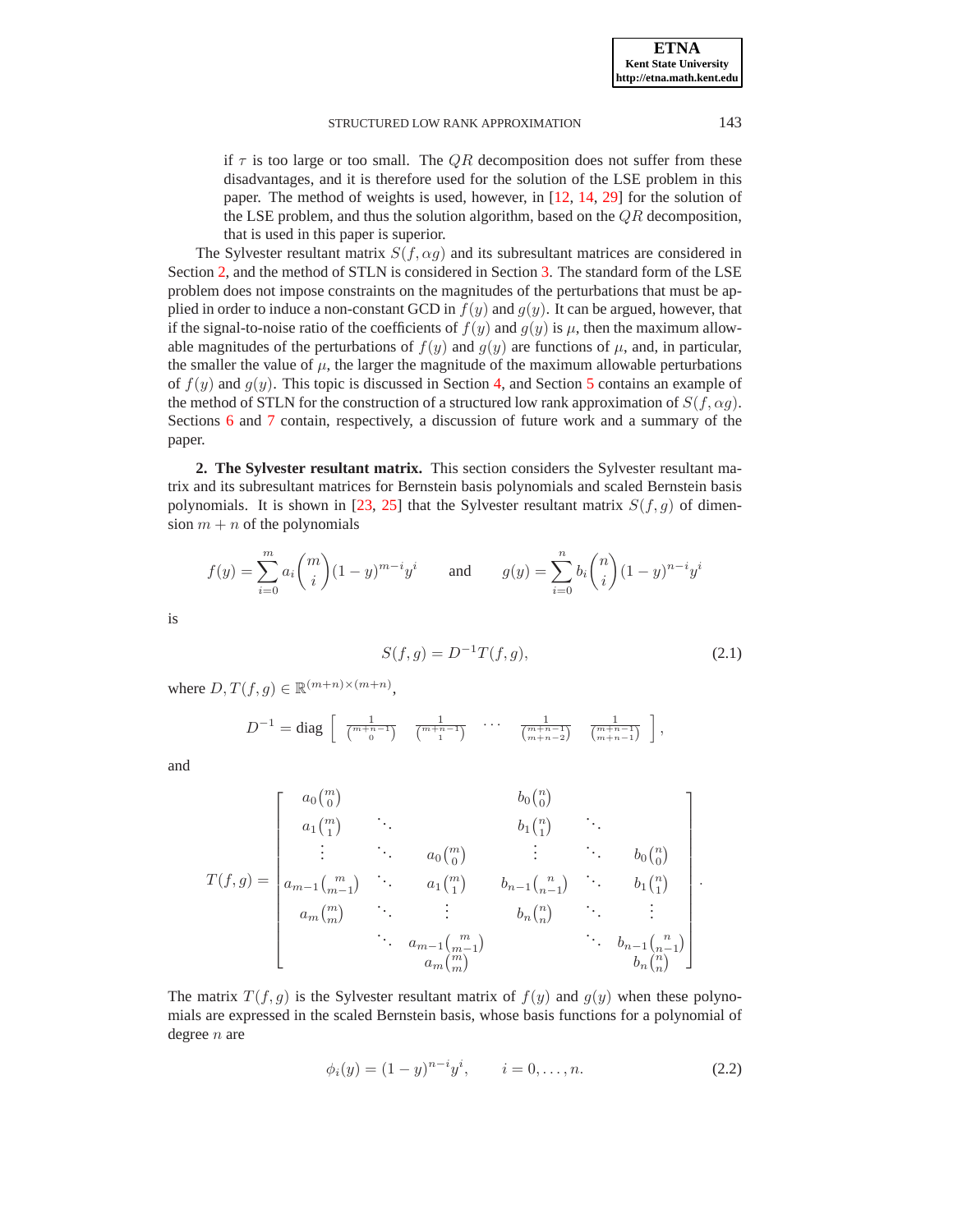It is clear that  $T(f, g)$  displays the strong diagonal pattern of its power basis equivalent, but the diagonal matrix  $D$  destroys this pattern. This makes the construction of a structured low rank approximation of the Bernstein basis resultant matrix  $S(f, g)$  more involved than the construction of its power basis equivalent.

It was stated in Section [1](#page-0-0) that it is necessary to consider  $S(f, \alpha g)$ , rather than  $S(f, g)$ , when it is desired to compute approximate GCDs of  $f(y)$  and  $g(y)$ . This requirement follows from the structure of  $S(f, g)$ , because the coefficients of  $f(y)$  and  $g(y)$  are decoupled in this matrix, with the consequence that the numerical properties of  $S(f, \alpha g)$  (for example, its singular values and distance to singularity) are strongly dependent upon  $\alpha$ .

**2.1. Subresultants of the Bernstein basis Sylvester resultant matrix.** The subresultant matrices  $S_k(f, \alpha g)$ ,  $k = 1, \dots, \min(m, n)$ , are formed from the resultant matrix  $S(f, \alpha g)$  by deletion of some of its rows and columns. In particular, the kth subresultant matrix  $S_k(f, \alpha g)$  is formed by deleting the last  $(k - 1)$  columns of the coefficients of  $f(y)$ , the last  $(k - 1)$  columns of the coefficients of  $\alpha g(y)$ , and the last  $(k - 1)$  rows, from which it follows that  $S_k(f, \alpha g)$  is of size  $(m + n - k + 1) \times (m + n - 2k + 2)$ .

EXAMPLE 2.1. Consider the polynomials  $f(y)$  and  $g(y)$  for  $m = 4$  and  $n = 3$ . Then, the first subresultant matrix  $S_1(f, \alpha g) = S(f, \alpha g)$  is



while the second and third subresultant matrices,  $S_2(f, \alpha g)$  and  $S_3(f, \alpha g)$ , are



<span id="page-3-0"></span>The following theorem is easily established.

THEOREM 2.2. A necessary and sufficient condition for the polynomials  $f(y)$  and  $\alpha g(y)$ *to have a common divisor of degree*  $k \geq 1$  *is that the rank of*  $S_k(f, \alpha g)$  *is less than*  $(m + n - 1)$  $2k + 2$ ).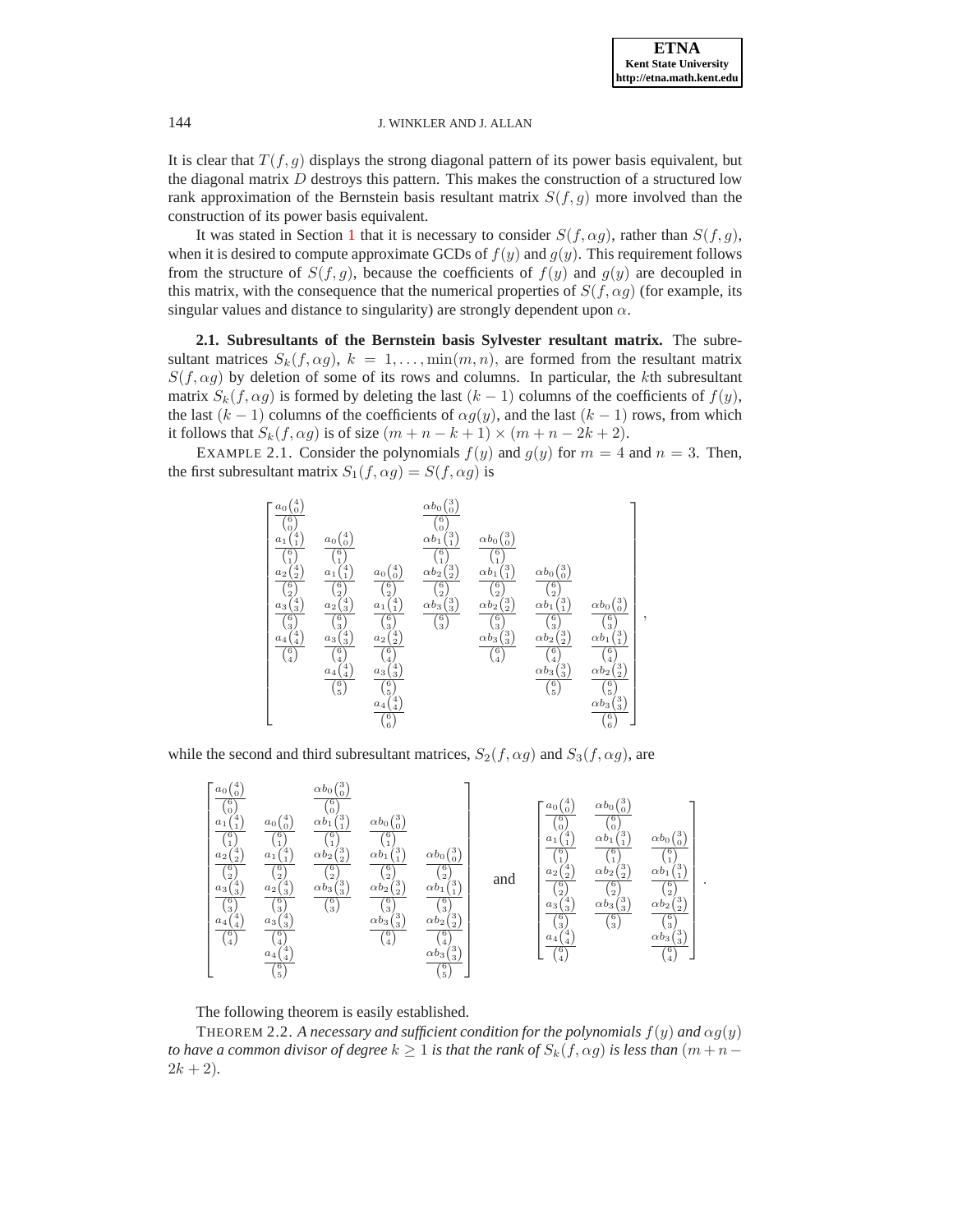Each matrix  $S_k(f, \alpha g)$  is partitioned into a vector  $c_k \in \mathbb{R}^{m+n-k+1}$  and a matrix  $A_k$  of size  $(m+n-k+1) \times (m+n-2k+1)$ , where  $c_k$  is the first column of  $S_k(f, \alpha g)$ , and  $A_k$ is the matrix formed from the remaining columns of  $S_k(f, \alpha g)$ ,

$$
S_k(f, \alpha g) = \left[ c_k \mid A_k \right] = \left[ c_k \mid \text{coeffs. of } f(y) \mid \text{coeffs. of } \alpha g(y) \right]. \tag{2.3}
$$

<span id="page-4-2"></span>The coefficients of  $f(y)$  occupy  $(n - k)$  columns, while those of  $\alpha g(y)$  occupy  $(m - k + 1)$ columns of  $S_k(f, \alpha g)$ . Theorems [2.2](#page-3-0) and [2.3](#page-4-0) show that the computation of the GCD of  $f(y)$ and  $\alpha g(y)$  requires that the equation

$$
A_k x = c_k, \qquad x \in \mathbb{R}^{m+n-2k+1}, \tag{2.4}
$$

<span id="page-4-1"></span><span id="page-4-0"></span>be considered [\[12,](#page-13-13) [14,](#page-13-14) [29\]](#page-14-4).

THEOREM 2.3. If  $k \leq \min(m, n)$  is a positive integer, then the dimension of the null *space of*  $S_k(f, \alpha g)$  *is greater than or equal to one if and only if* [\(2.4\)](#page-4-1) *possesses a solution.* 

The polynomials  $f(y)$  and  $g(y)$  are inexact and coprime in many examples, in which case [\(2.4\)](#page-4-1) does not possess a solution for all  $k = 1, \ldots, \min(m, n)$ . The construction of a structured low rank approximation of  $S(f, \alpha g)$  therefore requires the computation of perturbations  $\delta f(y)$  and  $\alpha \delta g(y)$ , such that the polynomials  $f(y) + \delta f(y)$  and  $\alpha (g(y) + \delta g(y))$ have a non-constant GCD, which necessarily implies that a perturbed form of [\(2.4\)](#page-4-1) must be considered. Furthermore, the coefficient matrix in [\(2.4\)](#page-4-1) and its perturbed form must have the same structure, and the right hand side vector in [\(2.4\)](#page-4-1) and its perturbed form must have the same structure, in order to guarantee that the perturbed equation is derived from the subresultant matrices of  $S(f + \delta f, \alpha(g + \delta g))$ .

It was noted above that the matrix D in [\(2.1\)](#page-2-1) destroys the diagonal pattern of  $S(f, \alpha g)$ , but that  $T(f, \alpha g)$ , the Sylvester resultant matrix of  $f(y)$  and  $\alpha g(y)$  when they are expressed in the scaled Bernstein basis [\(2.2\)](#page-2-2), preserves this pattern. It is therefore desirable to perform computations on the scaled Bernstein basis forms of  $f(y)$  and  $\alpha g(y)$ , since this makes the imposition of the structure on the perturbed form of  $(2.4)$  easier. It may be argued that this choice leads to inferior numerical results because the Bernstein basis is numerically superior to the scaled Bernstein basis, but it is shown in Section [5](#page-9-0) that excellent numerical results are obtained with the scaled Bernstein basis.

**2.2. Subresultants of the scaled Bernstein basis Sylvester resultant matrix.** The subresultant matrix  $S_k(f, \alpha g)$  can be decomposed as

$$
S_k(f, \alpha g) = D_k^{-1} T_k(f, \alpha g),
$$

where  $T_k(f, \alpha g) \in \mathbb{R}^{(m+n-k+1)\times(m+n-2k+2)}$  is the kth subresultant matrix of  $T(f, \alpha g)$ , that is,  $T_k(f, \alpha g)$  is formed from  $T(f, \alpha g)$  by deleting the last  $(k - 1)$  columns of  $f(y)$ , the last  $(k-1)$  columns of  $\alpha g(y)$ , and the last  $(k-1)$  rows. Similarly, the diagonal matrix  $D_k$ , of order  $m + n - k + 1$ , is obtained by deleting the last  $(k - 1)$  rows and the last  $(k - 1)$ columns of D.

The matrix  $T_k(f, \alpha g)$  is written in the form given in [\(2.3\)](#page-4-2) for  $S_k(f, \alpha g)$ ,

 $T_k(f,\alpha g) = \left[ \begin{array}{c|c} d_k & F_k \end{array} \right] = \left[ \begin{array}{c|c} d_k & \text{coeffs. of } f(y) & \text{coeffs. of } \alpha g(y) \end{array} \right],$ 

where  $d_k \in \mathbb{R}^{m+n-k+1}$  and  $F_k \in \mathbb{R}^{(m+n-k+1)\times(m+n-2k+1)}$ . It therefore follows that

<span id="page-4-3"></span>
$$
S_k(f, \alpha g) = D_k^{-1} [d_k | F_k] = [D_k^{-1} d_k | D_k^{-1} F_k],
$$

and thus [\(2.3\)](#page-4-2) yields

$$
c_k = D_k^{-1} d_k,
$$
\n(2.5)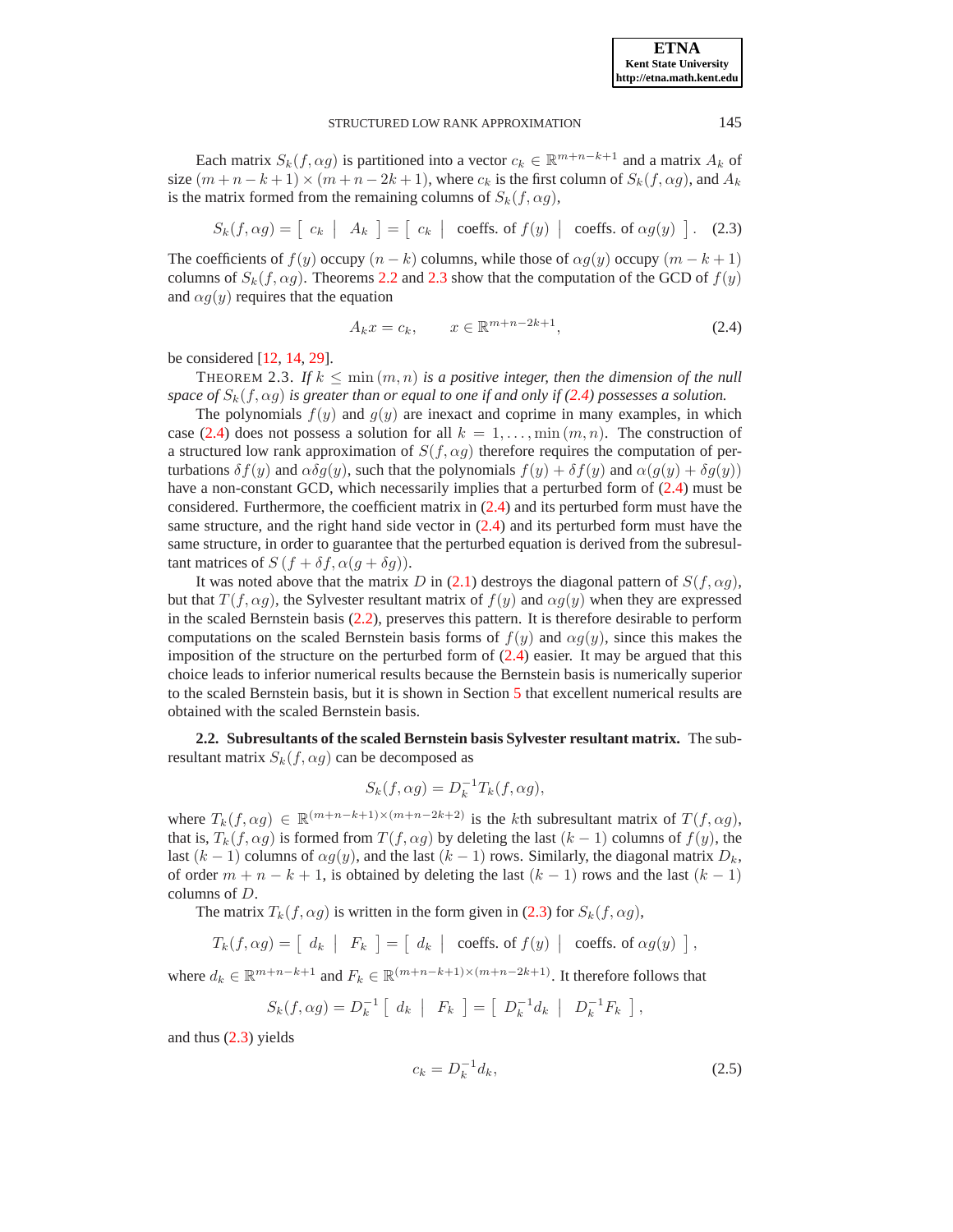and

<span id="page-5-1"></span>
$$
A_k = D_k^{-1} F_k.
$$
 (2.6)

It therefore follows from  $(2.5)$  and  $(2.6)$  that  $(2.4)$  is replaced by

<span id="page-5-2"></span>
$$
F_k x = d_k, \t\t(2.7)
$$

which assumes that  $f(y)$  and  $g(y)$  are expressed in the scaled Bernstein basis.

It was noted above that  $f(y)$  and  $g(y)$  are inexact and coprime in many examples, and thus a perturbed form of  $(2.7)$  must be considered,

$$
(F_k + E_k)x = d_k + h_k,\tag{2.8}
$$

<span id="page-5-3"></span>where  $h_k \in \mathbb{R}^{m+n-k+1}$  and  $E_k \in \mathbb{R}^{(m+n-k+1)\times(m+n-2k+1)}$ , such that this equation has an exact solution. The matrices  $F_k$  and  $E_k$  have the same structure, as well as the vectors  $d_k$ and  $h_k$ , and it is therefore necessary to determine the smallest structured perturbations  $E_k$ and  $h_k$  such that [\(2.8\)](#page-5-3), which is an over-determined linear system, possesses a solution. This constrained equation is solved by the method of structured total least norm [\[18\]](#page-13-12), which is considered in the next section.

<span id="page-5-0"></span>**3. The method of structured total least norm.** It is shown in this section that the method of structured total least norm (STLN) can be used to compute the smallest perturbations  $E_k$  and  $h_k$  such that [\(2.8\)](#page-5-3) is satisfied, where  $F_k$  and  $E_k$  have the same structure, and  $d_k$ and  $h_k$  have the same structure.

The Sylvester resultant matrix  $T_k(f, \alpha g)$  for the scaled Bernstein basis forms of  $f(y)$ and  $q(y)$  is given by

$$
T_{k}(f, \alpha g) = \begin{bmatrix} d_{k} & F_{k} \end{bmatrix}
$$
  
\n
$$
= \begin{bmatrix} a_{0} {m \choose 0} & \alpha b_{0} {n \choose 0} \\ a_{1} {m \choose 1} & \ddots & \alpha b_{1} {n \choose 1} \\ \vdots & \ddots & a_{0} {m \choose 0} & \vdots & \ddots & \alpha b_{0} {n \choose 0} \\ a_{m-1} {m \choose m-1} & \ddots & a_{1} {m \choose 1} & \alpha b_{n-1} {n \choose n-1} & \ddots & \alpha b_{1} {n \choose 1} \\ a_{m} {m \choose m} & \ddots & \vdots & \alpha b_{n} {n \choose n} & \ddots & \vdots \\ \vdots & \ddots & a_{m-1} {m \choose m} & \alpha b_{n} {n \choose n} & \alpha b_{n-1} {n \choose n-1} \\ a_{m} {m \choose m} & \alpha b_{n} {n \choose n} & \alpha b_{n} {n \choose n} \end{bmatrix},
$$

<span id="page-5-4"></span>and thus the structured error matrix  $B_k(z)$  is given by

$$
B_{k}(z) := \begin{bmatrix} h_{k} & F_{k} \end{bmatrix}
$$
\n
$$
= \begin{bmatrix} z_{0} & z_{m+1} & z_{m+1} \\ z_{1} & z_{0} & z_{m+2} & z_{m+1} \\ \vdots & \vdots & \ddots & \vdots & z_{m+2} \\ z_{m-1} & \vdots & \ddots & z_{0} & z_{m+n} & \vdots & \ddots & z_{m+1} \\ z_{m} & z_{m-1} & \ddots & z_{1} & z_{m+n+1} & z_{m+n} & \ddots & z_{m+2} \\ \vdots & \vdots & \vdots & \vdots & \ddots & \vdots & \vdots \\ z_{m-1} & \ddots & \vdots & \ddots & \vdots & \vdots \\ z_{m-1} & \ddots & \ddots & \vdots & \ddots & z_{m+n+1} \\ z_{m} & z_{m+n+1} & z_{m+n+1} & z_{m+n+1} & z_{m+n+1} \end{bmatrix}, \quad (3.1)
$$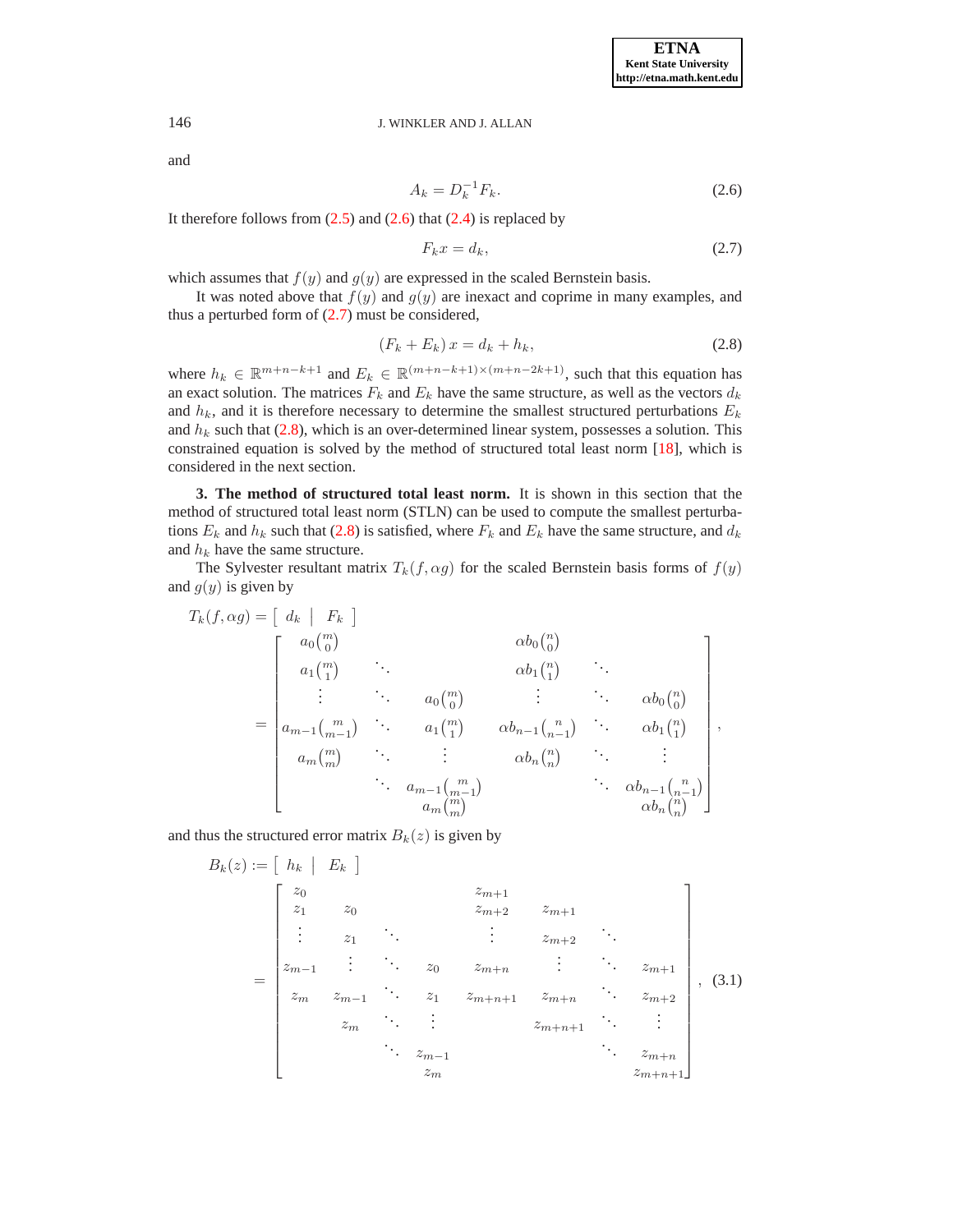**ETNA Kent State University http://etna.math.kent.edu**

#### STRUCTURED LOW RANK APPROXIMATION 147

where  $h_k$  is equal to the first column of  $B_k(z)$ , and  $E_k$  is equal to the last  $(m + n - 2k + 1)$ columns of  $B_k(z)$ . It is immediate that  $B_k(z)$  is a Sylvester resultant matrix, and thus also  $T_k(f, \alpha g) + B_k(z)$  is a resultant matrix. The element  $z_i$  of  $z \in \mathbb{R}^{m+n+2}$  is the perturbation of the coefficient  $a_i$ ,  $i = 0, \ldots, m$ , of  $f(y)$ , and the element  $z_{m+1+j}$  is the perturbation of the coefficient  $\alpha b_j$ ,  $j = 0, \ldots, n$ , of  $\alpha g(y)$ .

It follows from the definitions of the vectors  $h_k$  and z that there exists a matrix  $P_k$  of size  $(m + n - k + 1) \times (m + n + 2)$  such that

$$
h_k = P_k z = \begin{bmatrix} I_{m+1} & 0_{m+1,n+1} \\ 0_{n-k,m+1} & 0_{n-k,n+1} \end{bmatrix} z,
$$

where  $I_{m+1}$  is the identity matrix of order  $m + 1$  and the subscripts on the zero matrices indicate their order.

The residual  $r(z, x)$  that is associated with an approximate solution of [\(2.8\)](#page-5-3), due to the structured perturbations  $h_k$  and  $E_k$ , is

$$
r(z, x) = d_k + h_k - (F_k + E_k)x, \qquad h_k = P_k z, \qquad E_k = E_k(z). \tag{3.2}
$$

<span id="page-6-1"></span>Since it is required to compute the smallest perturbations  $z_i$  such that [\(2.8\)](#page-5-3) has a solution, it is necessary to minimise  $||Hz||$  subject to the constraint  $r(z, x) = 0$ . The matrix H, of order  $m + n + 2$ , accounts for the repetition of the elements of z in  $B_k(z)$ . In particular, it follows from [\(3.1\)](#page-5-4) that each of the perturbations  $z_i$ ,  $i = 0, \ldots, m$ , occurs  $(n - k + 1)$  times, and each of the perturbations  $z_i$ ,  $i = m + 1, \ldots, m + n + 1$ , occurs  $(m - k + 1)$  times in  $B_k(z)$ , and thus

$$
H = \left[ \begin{array}{cc} H_1 & 0 \\ 0 & H_2 \end{array} \right] = \left[ \begin{array}{cc} (n-k+1)I_{m+1} & 0 \\ 0 & (m-k+1)I_{n+1} \end{array} \right].
$$

The objective function in [\[12,](#page-13-13) [14,](#page-13-14) [29\]](#page-14-4) is  $||z||$ , but this measure fails to consider the number of occurrences of  $z_i$ ,  $i = 0, \ldots, m + n + 1$ , in  $B_k(z)$ . The 2-norm is used,  $\|\cdot\| = \|\cdot\|_2$ , and thus this constrained minimisation is an equality constrained least squares problem (the LSE problem).

It is necessary to replace the vector  $E_k x$  by the vector  $Y_k z$ ,

<span id="page-6-0"></span>
$$
Y_k z = E_k x, \qquad Y_k = Y_k(x), \qquad E_k = E_k(z),
$$

and thus

$$
Y_k \delta z = \delta E_k x,\tag{3.3}
$$

where  $Y_k \in \mathbb{R}^{(m+n-k+1)\times(m+n+2)}$ . Closed form expressions for the elements of  $Y_k$  are derived using the expressions for the elements of  $E_k$ , which are easily obtained from [\(3.1\)](#page-5-4).

The function  $r(z, x)$  is non-linear, and thus iterative algorithms based on a linear approximation are used for the solution of  $r(z, x) = 0$ . In particular, if it is assumed that second order terms are sufficiently small such that they can be neglected, then, since  $h_k = h_k(z)$  and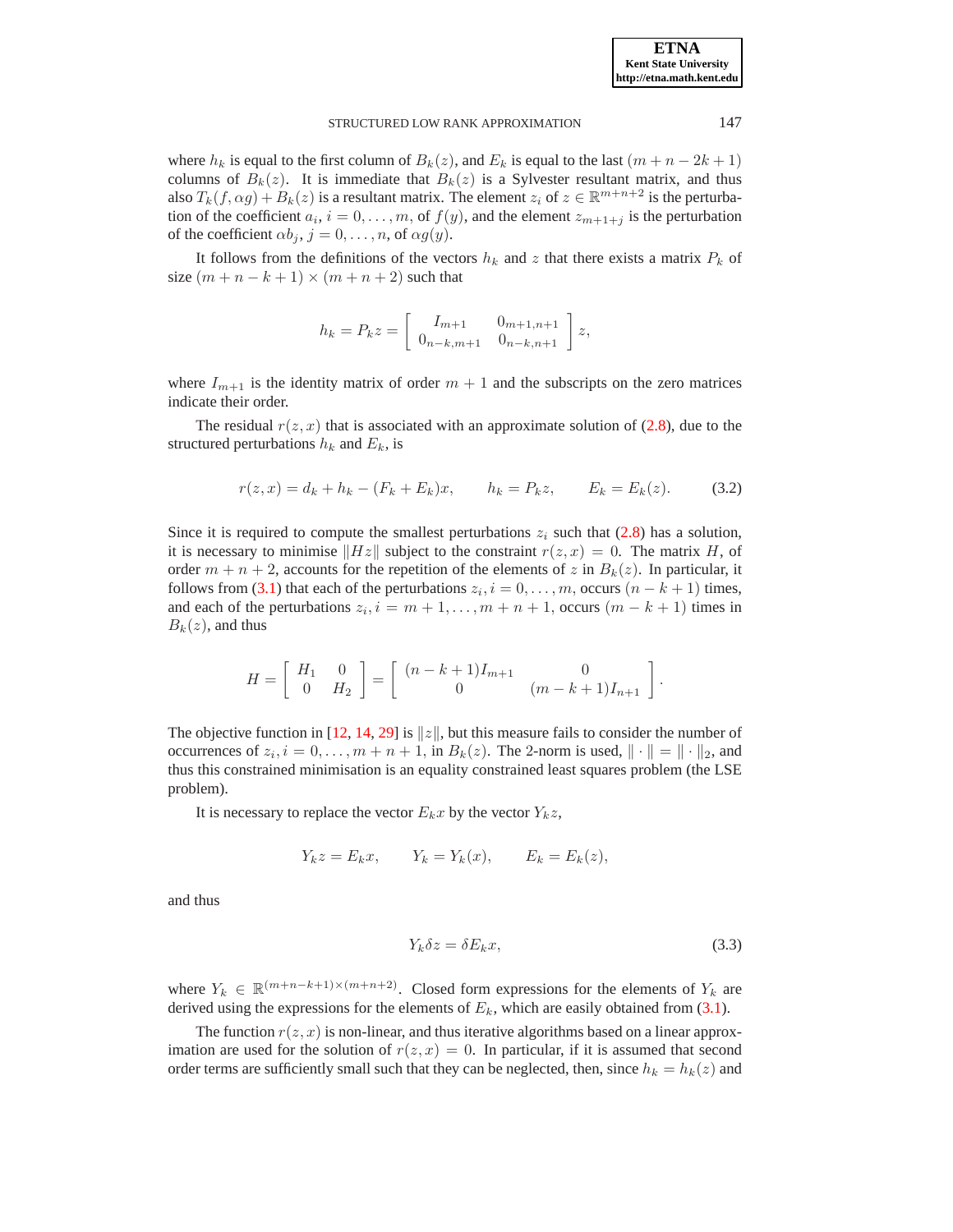<span id="page-7-0"></span> $E_k = E_k(z)$ , using [\(3.3\)](#page-6-0) we obtain

$$
r(z + \delta z, x + \delta x) = d_k + h_k(z + \delta z) - (F_k + E_k(z + \delta z)) (x + \delta x)
$$
  
\n
$$
\approx d_k + P_k z + P_k \delta z - F_k x - F_k \delta x
$$
  
\n
$$
- E_k x - E_k \delta x - \left(\sum_{i=0}^{m+n+1} \frac{\partial E_k}{\partial z_i} \delta z_i\right) x
$$
  
\n
$$
= d_k + P_k z + P_k \delta z - F_k x - F_k \delta x
$$
  
\n
$$
- E_k x - E_k \delta x - \delta E_k x
$$
  
\n
$$
= r(z, x) + P_k \delta z - F_k \delta x - E_k \delta x - Y_k \delta z
$$
  
\n
$$
= r(z, x) - (Y_k - P_k) \delta z - (F_k + E_k) \delta x.
$$
  
\n(3.4)

The constrained minimisation can therefore be approximated by

$$
\min_{\delta z} \|H(z + \delta z)\|
$$

subject to

$$
\tilde{r} = r(z, x) - (Y_k - P_k)\delta z - (F_k + E_k)\delta x = 0.
$$

<span id="page-7-1"></span>This problem is of the form

$$
\min \|E\omega - p\| \quad \text{subject to} \quad C\omega = q,\tag{3.5}
$$

where the function to be minimised represents the norm of the perturbations  $z_i$ ,

$$
||E\omega - p|| = \left\| \begin{bmatrix} H & 0 \end{bmatrix} \begin{bmatrix} \delta z \\ \delta x \end{bmatrix} - (-Hz) \right\|,
$$

and the constraint  $\tilde{r} = 0$  follows from [\(3.4\)](#page-7-0),

$$
C\omega - q = \left[ (Y_k - P_k) \left( F_k + E_k \right) \right] \left[ \begin{array}{c} \delta z \\ \delta x \end{array} \right] - r(z, x) = 0.
$$

The constraint equation  $C\omega = q$  is under-determined, which guarantees that the minimisation is performed over an infinite number of vectors  $\omega$ . Methods for the solution of [\(3.5\)](#page-7-1) are discussed in Section [3.1.](#page-8-1)

It is recalled that z is the vector of perturbations of  $f(y)$  and  $\alpha g(y)$  when they are expressed in the scaled Bernstein basis, and thus the corrected scaled Bernstein basis polynomials are

$$
\sum_{i=0}^{m} \left( a_i \binom{m}{i} + z_i \right) (1-y)^{m-i} y^i
$$

and

$$
\sum_{i=0}^{n} \left( \alpha b_i \binom{n}{i} + z_{m+1+i} \right) (1-y)^{n-i} y^i,
$$

respectively. The Bernstein basis form of these polynomials is

$$
\tilde{f}(y) = \sum_{i=0}^{m} \left( a_i + \frac{z_i}{\binom{m}{i}} \right) \binom{m}{i} (1-y)^{m-i} y^i
$$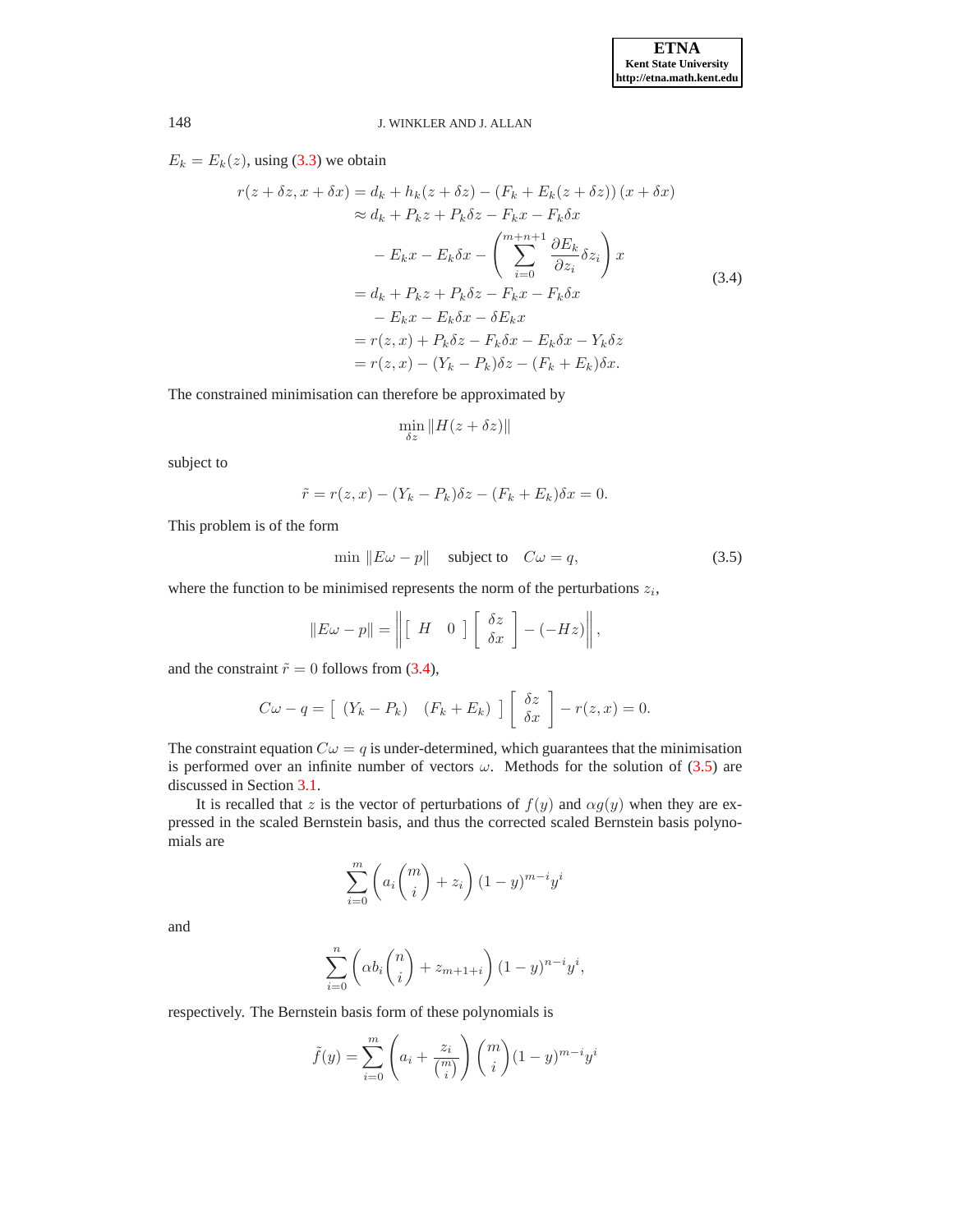and

$$
\tilde{g}(y) = \sum_{i=0}^{n} \left( b_i + \frac{z_{m+1+i}}{\alpha {n \choose i}} \right) {n \choose i} (1-y)^{n-i} y^i,
$$

respectively, where the multiplier  $\alpha$  has been omitted from  $\tilde{g}(y)$ . It follows that the perturbations of the coefficients of the given inexact Bernstein basis polynomials  $f(y)$  and  $g(y)$ are

$$
\frac{z_i}{\binom{m}{i}}, \quad i = 0, \dots, m, \qquad \text{and} \qquad \frac{z_{m+1+i}}{\alpha \binom{n}{i}}, \quad i = 0, \dots, n,
$$
 (3.6)

<span id="page-8-2"></span><span id="page-8-1"></span>respectively.

**3.1. Methods for solution of the LSE problem.** There exist several methods for the solution of the LSE problem, including the method of weights (also called the penalty method) and the null space method [\[9,](#page-13-20) [10\]](#page-13-21). The method of weights requires a weight whose value is defined heuristically, which is a disadvantage because an incorrect value may lead to the algorithm converging very slowly, or not converging at all, or converging to an inaccurate solution  $[1]$ . The QR decomposition does not suffer from this disadvantage, and it was therefore used in the example in Section [5.](#page-9-0)

It is recalled that [\(3.4\)](#page-7-0) is a linear approximation of a non-linear expression, and the extensions of the  $QR$  decomposition for the solution of the LSE problem that include this linearisation, and the calculation of the initial forms of x and  $z$  in the iterative scheme, are considered in Algorithms 3.1 and 4.1 in [\[24\]](#page-14-5).

<span id="page-8-0"></span>**4. Bounds on the magnitude of the perturbations.** The coefficients of  $f(y)$  and  $g(y)$ are known inexactly in many practical examples, and repetition of the experimental procedure or the use of another computational algorithm that generated them will yield slightly different values of these coefficients. This shows that the given inexact polynomials are one realisation of an infinite number of noisy realisations of the theoretically exact data, and thus the coefficients of the given inexact polynomials  $f(y)$  and  $g(y)$  can be perturbed by an amount that is governed by the signal-to-noise ratio  $\mu$  of the data. In particular, the smaller the value of  $\mu$ , the larger the allowable perturbations of the coefficients of the inexact polynomials.

It follows from [\(3.6\)](#page-8-2) that if the vectors  $z_f \in \mathbb{R}^{m+1}$  and  $z_g \in \mathbb{R}^{n+1}$  are defined as

$$
z_f = \begin{bmatrix} z_0 & z_1 \\ \begin{pmatrix} m \\ 0 \end{pmatrix} & \begin{pmatrix} z_1 \\ m \end{pmatrix} & \cdots & \begin{pmatrix} z_{m-1} \\ \begin{pmatrix} m \\ m-1 \end{pmatrix} & \begin{pmatrix} z_m \\ m \end{pmatrix} \end{bmatrix}
$$

and

$$
z_g = \begin{bmatrix} z_{m+1} & z_{m+2} & \dots & z_{m+n} & z_{m+n+1} \\ \begin{pmatrix} n \\ 0 \end{pmatrix} & \begin{pmatrix} n \\ 1 \end{pmatrix} & \dots & \begin{pmatrix} z_{m+n+1} \\ \begin{pmatrix} n \\ n \end{pmatrix} & \begin{pmatrix} n \\ n \end{pmatrix} \end{bmatrix},
$$

respectively, then  $z_f$  and  $z_g/\alpha$  are the structured perturbations computed by the method of STLN that are applied to the coefficients of the Bernstein basis polynomials  $f(y)$  and  $g(y)$ . Since  $||f|| / \mu$  and  $||g|| / \mu$  are the maximum allowable perturbations of  $f(y)$  and  $g(y)$ , respectively, it follows that

$$
||z_f|| \le \frac{||f||}{\mu} \quad \text{and} \quad \frac{||z_g||}{\alpha} \le \frac{||g||}{\mu}, \tag{4.1}
$$

<span id="page-8-3"></span>and all vectors  $z_f$  and  $z_g$  that satisfy these inequalities and the LSE problem are legitimate perturbations of the given inexact data.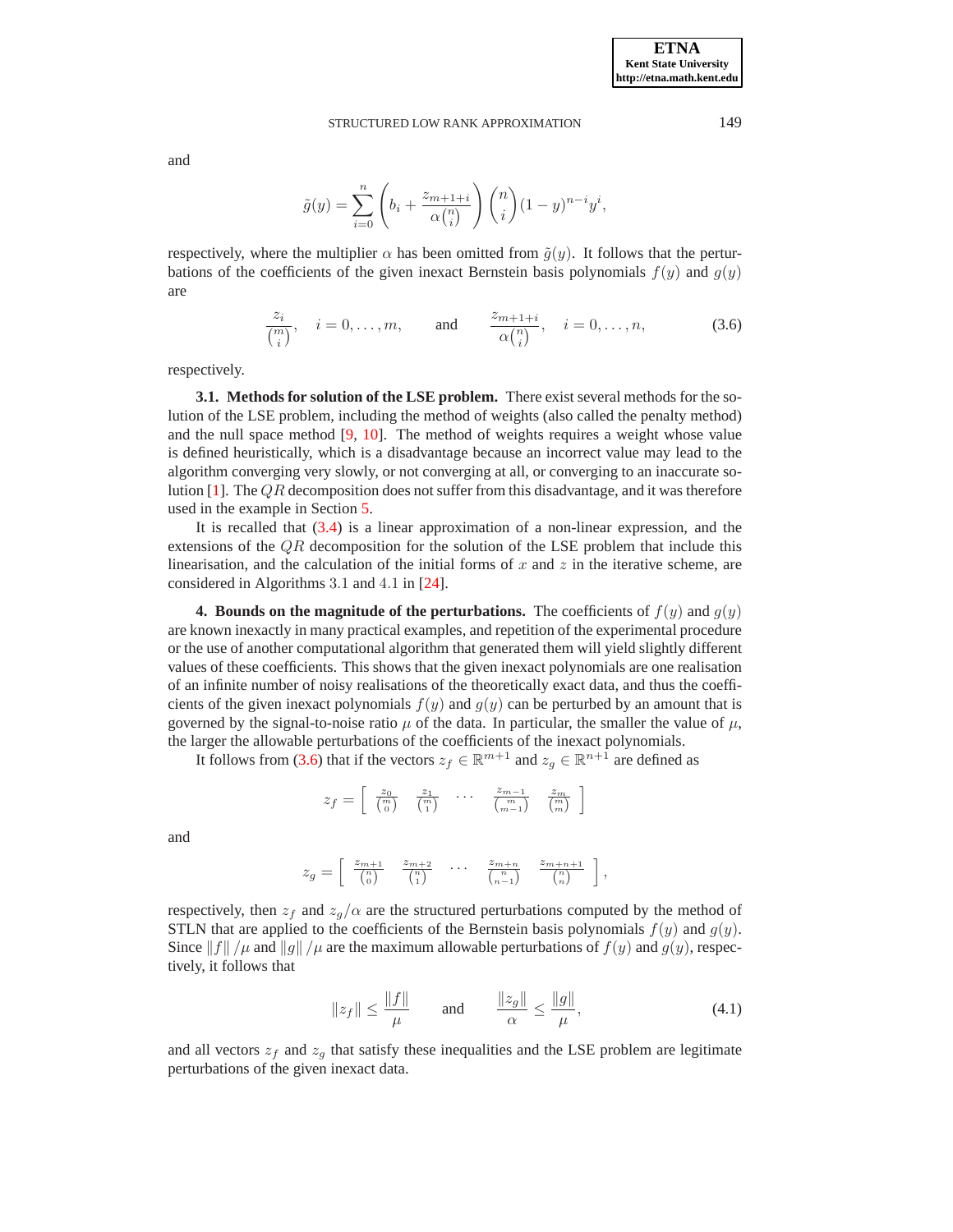**ETNA Kent State University http://etna.math.kent.edu**

#### 150 J. WINKLER AND J. ALLAN

<span id="page-9-0"></span>**5. An example.** This section contains an example that illustrates how the theory of the previous sections can be used to construct structured low rank approximations of  $S(f, \alpha g)$  in order to compute approximate GCDs of  $f(y)$  and  $g(y)$ . The noisy polynomials  $f(y)$  and  $g(y)$ are normalised by the geometric mean of their Bernstein basis coefficients because computational experiments showed that this form of scaling yields very good results for power basis polynomials, and, in particular, significantly better results than monic scaling.

Consider the Bernstein basis form of the exact polynomials

$$
\hat{f}(y) = (y - 0.6)^{8} (y - 0.8)^{9} (y - 0.9)^{10} (y - 0.95)^{5}
$$

and

$$
\hat{g}(y) = (y - 0.6)^{12} (y - 0.7)^{4} (y - 0.9)^{5},
$$

whose GCD is of degree 13, and thus the rank of  $S(\hat{f}, \hat{g})$  is equal 40. The 13th subresultant matrix, corresponding to the value  $k = 13$ , was selected, and  $\mu$  was set equal to  $10^8$ . The noisy polynomials  $f(y)$  and  $g(y)$  are given by

$$
f(y) = \hat{f}(y) + \delta \hat{f}(y)
$$
 and  $g(y) = \hat{f}(y) + \delta \hat{g}(y)$ ,

where

$$
\mu = \frac{\|\hat{f}(y)\|}{\|\delta \hat{f}(y)\|} = \frac{\|\hat{g}(y)\|}{\|\delta \hat{g}(y)\|}
$$

and, as noted above,  $f(y)$  and  $g(y)$  are normalised by the geometric mean of their coefficients.

The results of the computational experiments are shown in Figure [5.1.](#page-10-0) In particular, Figure [5.1-](#page-10-0)(i) shows the ratio  $||f||/\mu$ , which is the maximum allowable magnitude of the perturbations of the coefficients of  $f(y)$ , and the variation with  $\alpha$  of the computed value of  $\|z_f\|$ , where both quantities are defined in [\(4.1\)](#page-8-3). Figure [5.1-](#page-10-0)(ii) is the same as Figure 5.1-(i), but for  $g(y)$  instead of  $f(y)$ .

It is seen that the first inequality in [\(4.1\)](#page-8-3) is satisfied for all values of  $\alpha$  in the specified range, but the second inequality in [\(4.1\)](#page-8-3) is only satisfied for  $\log_{10} \alpha > 1.72$ . This is the minimum value of  $\alpha$  for which the bounds on the structured perturbations of the coefficients of  $f(y)$  and  $g(y)$  are satisfied. Figure [5.1-](#page-10-0)(iii) shows the variation with  $\alpha$  of the normalised residual  $||r_{\text{norm}}||$ , where

$$
r_{\text{norm}} = \frac{r(z, x)}{\|d_k + h_k\|},
$$

and  $r(z, x)$  is defined in [\(3.2\)](#page-6-1). It is seen that this variation is significant and, in particular, the graph shows that there exist values of  $\alpha$  for which the normalised residual is large. It therefore follows that there does not exist a structured matrix  $E<sub>k</sub>$  and a structured vector  $h_k$  such that [\(3.2\)](#page-6-1) is satisfied for these values of  $\alpha$ . By contrast, it is also seen that there exist values of  $\alpha$  for which the normalised residual is equal to  $O(10^{-16})$ , which implies that [\(3.2\)](#page-6-1) is satisfied (to within machine precision). The normalised residual is minimum when  $\alpha = 10^{2.8}$ , and this is therefore the optimal value of  $\alpha$ .

<span id="page-9-1"></span><sup>&</sup>lt;sup>1</sup>The coefficients of the perturbed polynomials  $f(y)$  and  $g(y)$ , and not the coefficients of the exact polynomials  $f(y)$  and  $\hat{g}(y)$ , are normalised since the latter polynomials are not known because of the inexact nature of the data in most practical examples.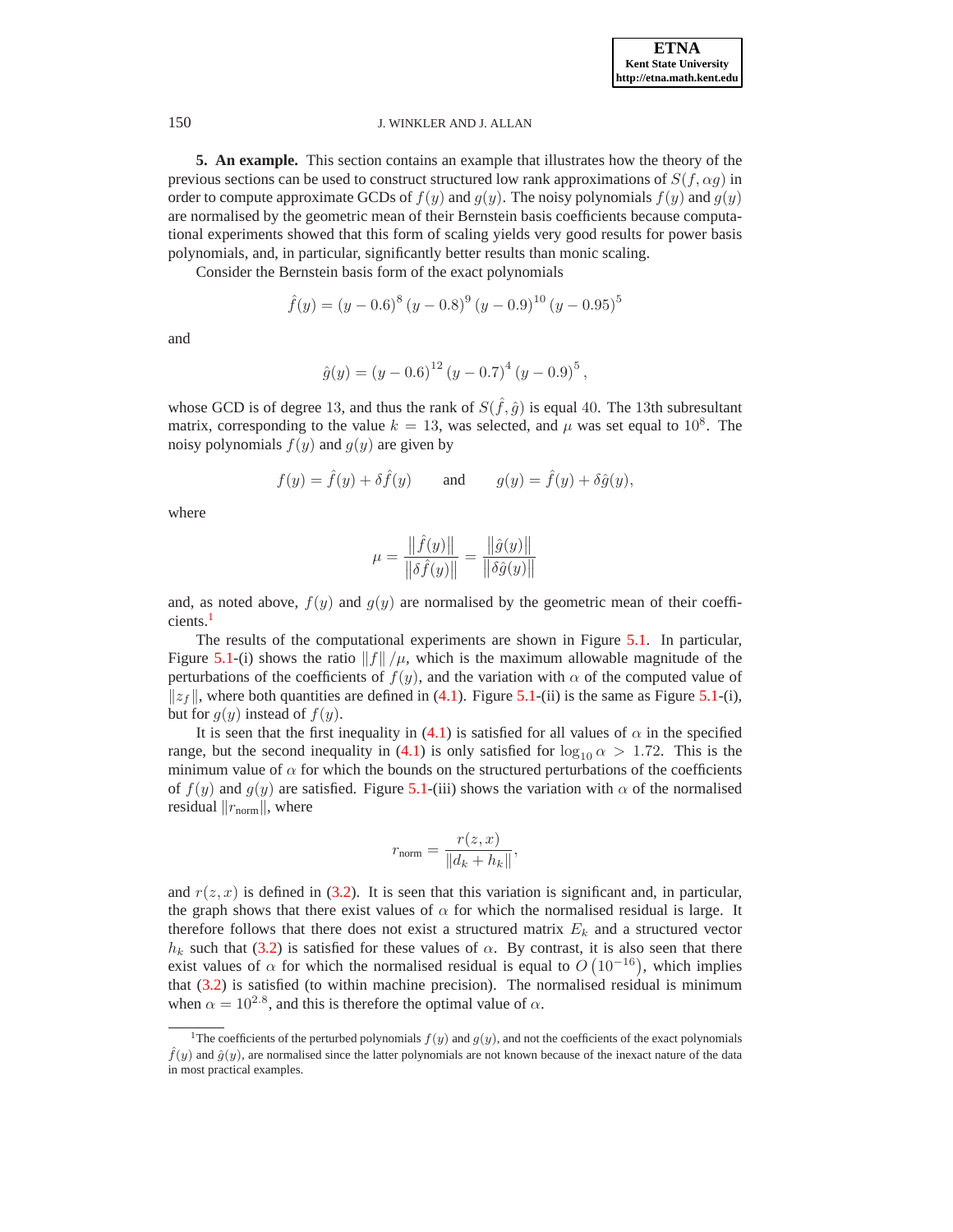

<span id="page-10-0"></span>FIGURE 5.1. *The variation with*  $\alpha$  *of:* (i) the maximum allowable value of  $||z_f||$  (a), which is equal to  $||f||/\mu$ , *and the computed value of*  $||z_f||$  *(b); (ii) the maximum allowable value of*  $||z_g||/\alpha$  *(a), which is equal to*  $||g||/\mu$ , *and the computed value of*  $||z_g||/\alpha$  *(b); (iii) the normalised residual*  $||r_{norm}||$ *; (iv) the singular value ratio*  $\sigma_{40}/\sigma_{41}$ *. The horizontal and vertical axes are logarithmic in the four plots.*

The theoretically exact rank of  $S(\hat{f}, \hat{g})$  is equal to 40, and thus a measure of the effectiveness of the method of STLN is the ratio  $\gamma = \sigma_{40}/\sigma_{41}$  of the Sylvester resultant matrix  $S(\tilde{f}, \tilde{g})$ , where  $\tilde{f} = \tilde{f}(y)$  and  $\tilde{g} = \tilde{g}(y)$  are the polynomials that are computed by the method of STLN,  $\sigma_i$  is the *i*th singular value of  $S(\tilde{f}, \tilde{g})$ , and the singular values are arranged in non-increasing order. Figure [5.1-](#page-10-0)(iv) shows the variation of  $\gamma$  with  $\alpha$ , and it is seen that it is approximately reciprocal, to within a scale factor, with respect to the variation of  $\|r_{\text{norm}}\|$  with  $\alpha$ , as shown in Figure [5.1-](#page-10-0)(iii). In particular, it is seen that large values of  $\gamma$  are associated with small values of  $||r_{\text{norm}}||$ , and that  $\gamma = O(10^8)$  at the optimal value of  $\alpha$ . Figures [5.1-](#page-10-0)(iii) and (iv) clearly show the importance of including the parameter  $\alpha$  in the analysis, and specifically, a poor choice of  $\alpha$  can lead to unsatisfactory results (the ratio  $\gamma$  is small and the normalised residual  $\|r_{\text{norm}}\|$  is large). It is also noted that the default value ( $\alpha = 1$ ) may lead to poor results, as shown in Figure 4.4 in [\[24\]](#page-14-5).

Figure [5.2](#page-11-0) shows the normalised singular values of the Sylvester resultant matrix of the theoretically exact polynomials  $\hat{f}(y)$  and  $\hat{g}(y)$ , the given inexact polynomials  $f(y)$  and  $g(y)$ , and the corrected polynomials  $\tilde{f}(y)$  and  $\tilde{g}(y)$  for  $\alpha = 10^{2.8}$ , which is the optimal value of  $\alpha$ . All the polynomials are scaled by the geometric mean of their coefficients. It is seen from Figure [5.2-](#page-11-0)(i) that  $S(\hat{f}, \hat{g})$  is of full rank, which is incorrect because  $\hat{f}$  and  $\hat{g}$  are not coprime, and Figure [5.2-](#page-11-0)(ii) shows that the addition of noise affects its small singular values more than its large singular values. The results for  $S(\tilde{f}, \tilde{g})$ , which are shown in Figure [5.2-](#page-11-0)(iii), are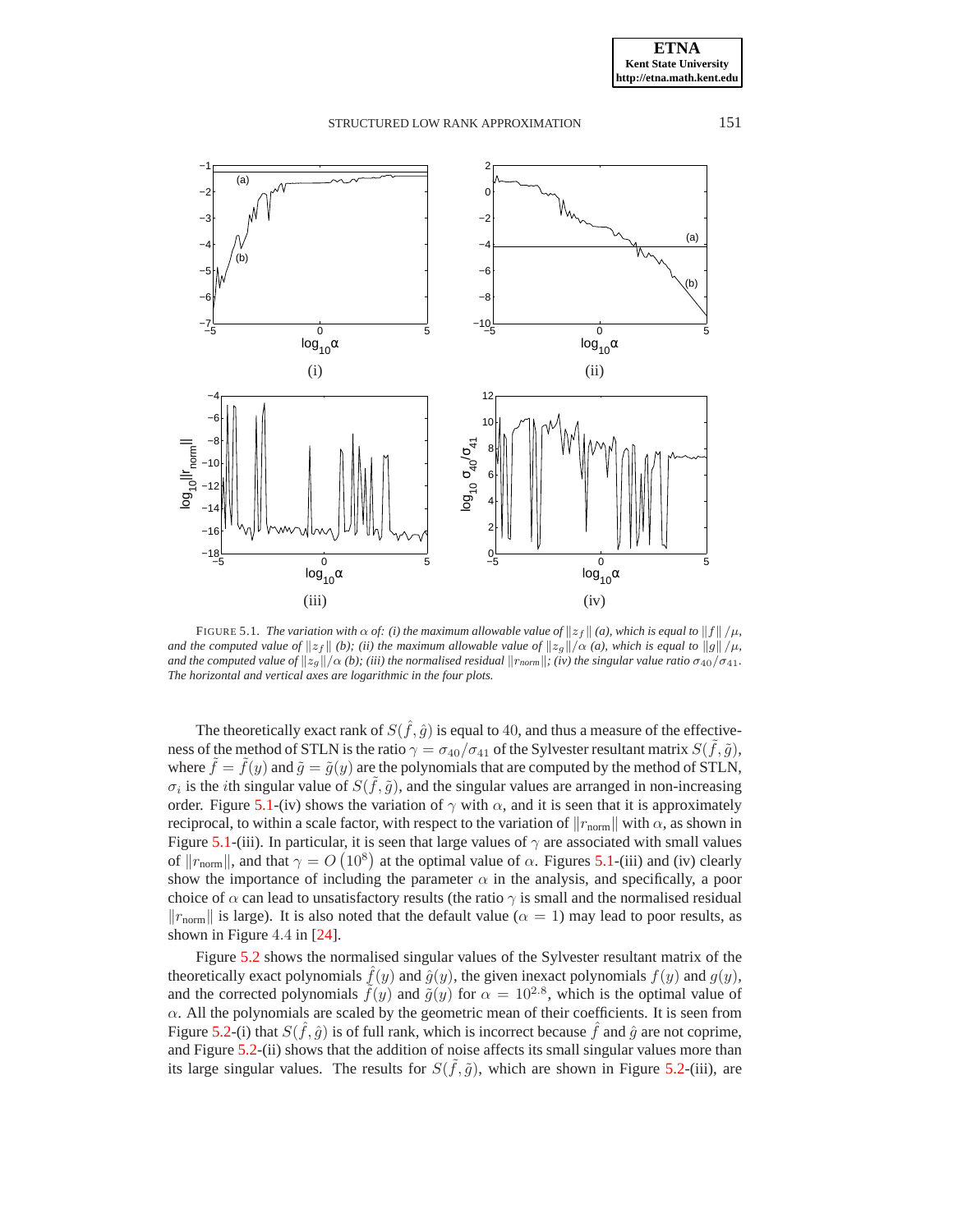

<span id="page-11-0"></span>FIGURE 5.2. *The normalised singular values, on a logarithmic scale, of the Sylvester resultant matrix for (i)* the theoretically exact polynomials  $\hat{f}(y)$  and  $\hat{g}(y)$ ,  $\diamondsuit$ ; (ii) the given inexact polynomials  $f(y)$  and  $g(y)$ ,  $\Box$ ; (iii) the *corrected polynomials*  $\tilde{f}(y)$  *and*  $\tilde{g}(y)$  *for*  $\alpha = 10^{2.8}$ ,  $\times$ . All the polynomials are normalised by the geometric mean *of their coefficients.*

significantly better because its (numerical) rank is 40, which is the correct value. Since the perturbations that are used for the formation of this matrix are, by construction, structured, and its rank is equal to 40, this matrix is a structured low rank approximation of  $S(f, \alpha g)$ , for  $\alpha = 10^{2.8}$ , that can be used to compute an approximate GCD of  $f(y)$  and  $g(y)$ .

It is seen from Figures [5.1-](#page-10-0)(iii) and (iv) that there are many values of  $\alpha > 10^{1.72}$  such that the ratio  $\gamma$  is large and the normalised residual  $\|r_{\text{norm}}\|$  is sufficiently small. There exist therefore many structured low rank approximations of  $S(f, \alpha g)$  that satisfy tight bounds on  $\|r_{\text{norm}}\|$ , which is an error bound for the satisfaction of [\(3.2\)](#page-6-1), and also satisfy tight bounds on the ratio  $\gamma$ , which is a measure of the numerical rank of  $S(\tilde{f}, \tilde{g})$ . Each of these approximations yields a different approximate GCD, and additional constraints can be imposed on the optimisation algorithm in order to select a particular structured low rank approximation of  $S(f, \alpha g)$ , and thus a particular approximate GCD.

This example only considers one value of the signal-to-noise ratio  $\mu$  and one subresultant matrix. The effects of varying one or both of these parameters is considered in Sec-tion 4 in [\[24\]](#page-14-5). For example, if the upper bounds of  $||z_f||$  and  $||z_g|| / \alpha$  are too small because  $\mu$  is large, then it may not be possible to compute a structured low rank approximation of a Sylvester resultant matrix whose perturbations  $z_i$  are within specified bounds.

The computational results in this example, as shown in Figures [5.1](#page-10-0) and [5.2,](#page-11-0) are typical of those obtained from the large number of computational experiments that were performed on different pairs of Bernstein basis polynomials, all of which were of high degree and had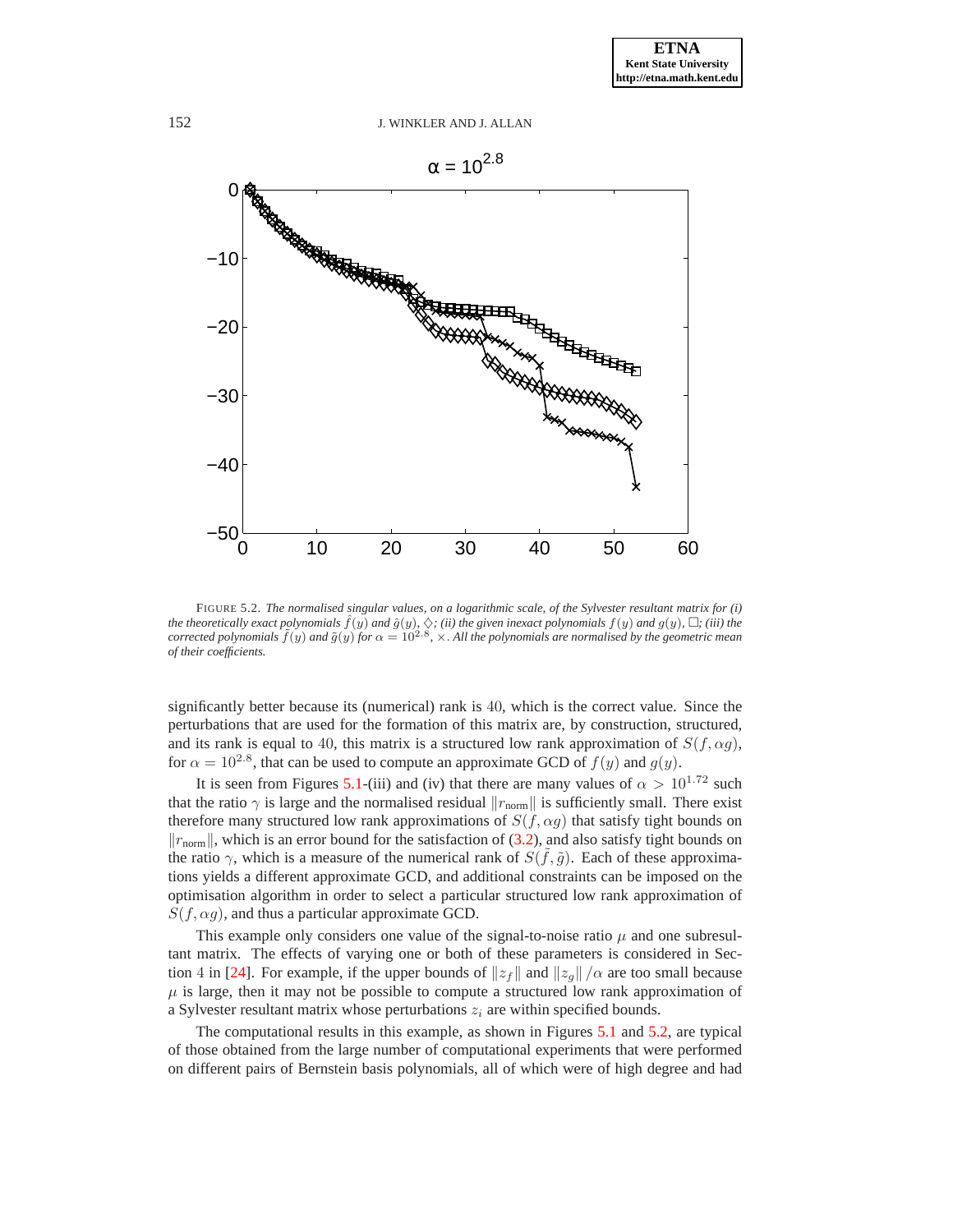a large number of multiple roots. Furthermore, the results in Figures [5.1](#page-10-0) and [5.2](#page-11-0) for Bernstein basis polynomials are similar to the results in [\[24\]](#page-14-5) for power basis polynomials.

The integer  $k$  is the degree of the common divisor, and this is set by the user. For given error tolerances and signal-to-noise ratio  $\mu$ , the degree of the approximate GCD is defined by the largest value of  $k$  for which the LSE problem has a solution, but it cannot be guaranteed that there exists an approximate GCD of specified degree for given error tolerances and signal-to-noise ratio  $\mu$ . The absence of an approximate GCD that satisfies these criteria manifests itself by the normalised residual  $\Vert r_{\text{norm}} \Vert$  being significantly greater than machine precision (10<sup>-16</sup>), that is, the equality constraint  $C\omega = q$  is not satisfied, and the numerical rank of the Sylvester resultant matrix  $S(\tilde{f}, \tilde{g})$  is not defined. In this case, it may be necessary to reduce the value of the integer  $k$  in order to compute an approximate GCD. Finally, Figures [5.1-](#page-10-0)(iii) and [5.1-](#page-10-0)(iv) provide the necessary certification of the computed result because if  $||r_{\text{norm}}|| \approx 10^{-16}$ , then the equality constraint is satisfied, and Figure [5.1-](#page-10-0)(iv) shows that  $S(\tilde{f}, \tilde{g})$  is singular at the solution, in which case  $\tilde{f}(y)$  and  $\tilde{g}(y)$  have a non-constant GCD.

An approximate GCD of the inexact polynomials  $f(y)$  and  $g(y)$  can be computed from the corrected polynomials  $f(y)$  and  $\tilde{g}(y)$ . The simplest method involves an LU or QR factorisation of the Sylvester resultant matrix  $S(\tilde{f}, \tilde{g})$ , in which case the coefficients of the GCD are contained in the last non-zero row of the upper triangular matrices  $U$  and  $R$ . This method does not involve the coprime factors of  $f(y)$  and  $\tilde{g}(y)$ , which must be compared with the method in [\[28\]](#page-14-6), which involves the solution of a non-linear least squares equation for the GCD and the coprime factors.

<span id="page-12-0"></span>**6. Future work.** The example in Section [5](#page-9-0) shows that the method of STLN allows a structured low rank approximation of a Sylvester resultant matrix, and an approximate GCD of two polynomials, to be computed. Although this example, and other examples on high degree polynomials with multiple roots that were obtained but are not included, show that the method of STLN is effective, there exist several issues that must be addressed in order to improve its viability:

• This paper has shown the importance of including the scaling parameter  $\alpha$ , but a criterion and algorithm for the computation of its optimal value were not discussed. Figures [5.1-](#page-10-0)(iii) and [5.1-](#page-10-0)(iv) are highly oscillatory, and thus a criterion that leads to a non-linear equation for the calculation of the optimal value of  $\alpha$ , and for which an initial estimate is required, may not converge to the optimal, or a satisfactory, solution. A possible solution to this problem is the reformulation of the LSE problem, such that instead of minimising  $\left\|Hz\right\|^2$ , the revised objective function

$$
(n-k+1)^2 \sum_{i=0}^m \left(\frac{z_i}{a_i {m \choose i}}\right)^2 + (m-k+1)^2 \sum_{i=0}^n \left(\frac{z_{m+1+i}}{b_i {n \choose i}}\right)^2
$$

is minimised. This objective function, which is equivalent to the minimisation of the backward error, may be particularly important for polynomials whose coefficients differ by several orders of magnitude.

• The determination of the degree of the GCD, that is, the order of the subresultant matrix, is an important part of the application of the method of STLN to the computation of an approximate GCD of two polynomials. One method involves the application of a threshold to the small singular values, where the value of the threshold is a function of the noise [\[28\]](#page-14-6). The noise level may not be known, or it may only be known approximately, which raises disadvantages about these threshold dependent measures. A potential solution to this problem that does not require knowledge of the noise level is the use of minimum description length, which is an information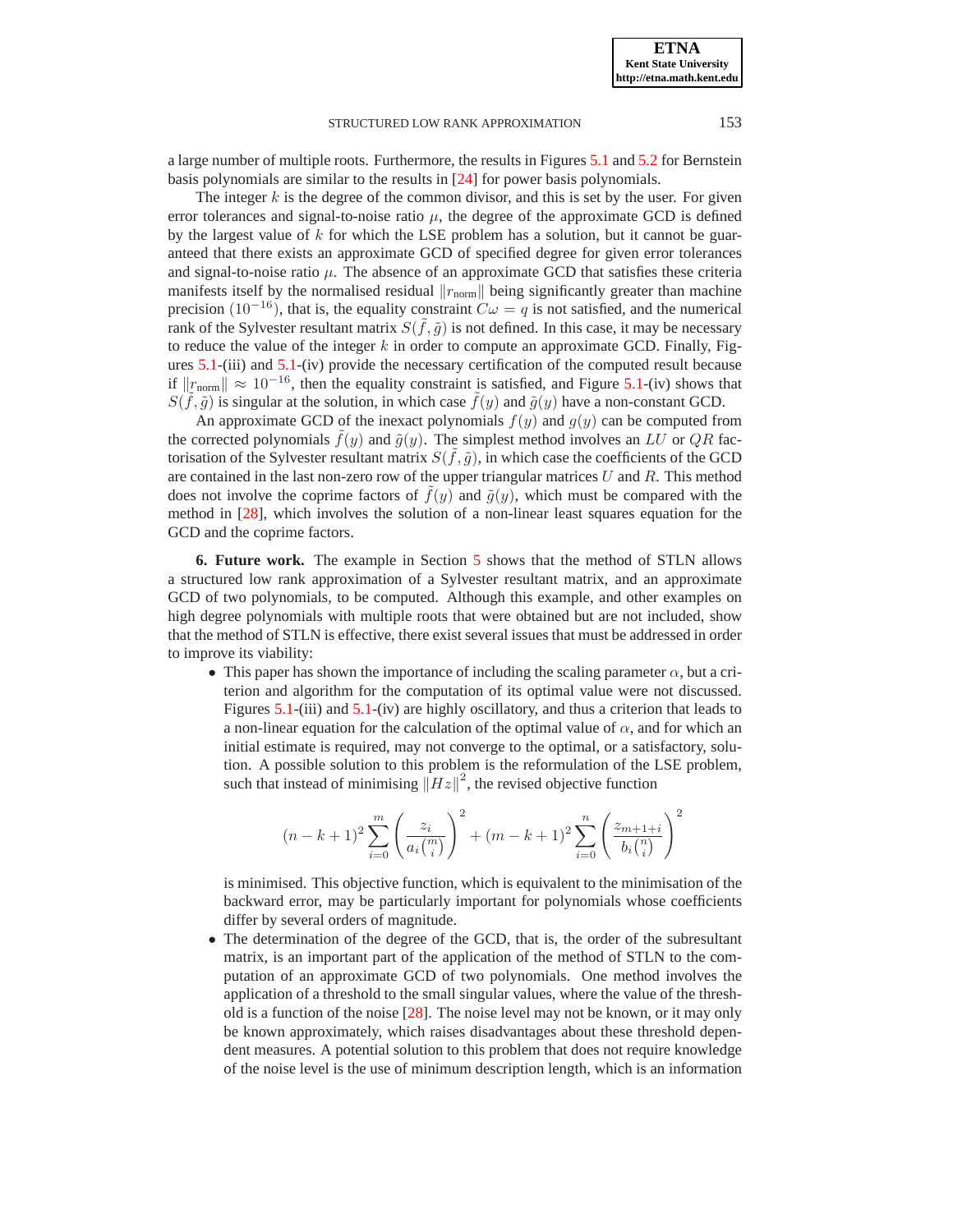theoretic measure for the estimation of the rank of a matrix [\[26\]](#page-14-7).

<span id="page-13-19"></span>**7. Summary.** This paper has considered the use of the method of STLN for the construction of structured low rank approximations of the Sylvester resultant matrix in order to compute approximate GCDs of two inexact polynomials. It has been shown that the method is effective in computing these structured approximations, but that it is necessary to include the parameter  $\alpha$  in the optimisation, because failure to do so could lead to unsatisfactory results. This parameter arises because the coefficients of  $f(y)$  and  $g(y)$  in  $S(f, g)$  are decoupled, with the consequence that one polynomial can be scaled relative to the other polynomial.

The important issue of the development of fast algorithms that exploit the structures of the matrices has not been addressed because this paper has only considered the feasibility of the method of STLN, with the new contributions stated in Section [1,](#page-0-0) for the computation of an approximate GCD of two polynomials. The very good computational results in this paper and [\[24\]](#page-14-5) show that the development of these fast algorithms must be considered in order to enhance the practical viability of the method.

#### REFERENCES

- <span id="page-13-18"></span><span id="page-13-17"></span>[1] J. BARLOW, *Error analysis and implementation aspects of deferred correction for equality constrained least squares problems*, SIAM J. Numer. Anal., 25 (1988), pp. 1340–1358.
- [2] J. BARLOW AND U. VEMULAPATI, *A note on deferred correction for equality constrained least squares problems*, SIAM J. Numer. Anal., 29 (1992), pp. 249–256.
- <span id="page-13-5"></span><span id="page-13-3"></span>[3] S. BARNETT, *Polynomials and Linear Control Systems*, Marcel Dekker, New York, USA, 1983.
- [4] D. A. BINI AND L. GEMIGNANI, *Bernstein-Bezoutian matrices*, Theoret. Comput. Sci., 315 (2004), pp. 319– 333.
- <span id="page-13-6"></span><span id="page-13-0"></span>[5] J. F. CANNY, *The Complexity of Robot Motion Planning*, The MIT Press, Cambridge, USA, 1988.
- [6] R. M. CORLESS, P. M. GIANNI, B. M. TRAGER, AND S. M. WATT, *The singular value decomposition for polynomial systems*, in Proc. Int. Symp. Symbolic and Algebraic Computation, ACM Press, New York, 1995, pp. 195–207.
- <span id="page-13-9"></span>[7] R. M. CORLESS, S. M. WATT, AND L. ZHI, QR *factoring to compute the GCD of univariate approximate polynomials*, IEEE Trans. Signal Process., 52 (2004), pp. 3394–3402.
- <span id="page-13-7"></span>[8] I. EMIRIS, A. GALLIGO, AND H. LOMBARDI, *Certified approximate univariate GCDs*, J. Pure Appl. Algebra, 117,118 (1997), pp. 229–251.
- <span id="page-13-20"></span>[9] G. H. GOLUB AND C. F. VAN LOAN, *Matrix Computations*, John Hopkins University Press, Baltimore, USA, 1996.
- <span id="page-13-21"></span><span id="page-13-1"></span>[10] N. J. HIGHAM, *Accuracy and Stability of Numerical Algorithms*, SIAM, Philadelphia, USA, 2002.
- <span id="page-13-13"></span>[11] J. T. KAJIYA, *Ray tracing parametric patches*, Comput. Graphics, 16 (1982), pp. 245–254.
- [12] E. KALTOFEN, Z. YANG, AND L. ZHI, *Structured low rank approximation of a Sylvester matrix*, in Trends in Mathematics, D. Wang and L. Zhi, eds., Birkhäuser Verlag, Basel, Switzerland, 2006, pp. 69–83.
- <span id="page-13-11"></span>[13] N. KARMARKAR AND Y. N. LAKSHMAN, *Approximate polynomial greatest common divsior and nearest singular polynomials*, in Proc. Int. Symp. Symbolic and Algebraic Computation, ACM Press, New York, 1996, pp. 35–39.
- <span id="page-13-14"></span>[14] B. LI, Z. YANG, AND L. ZHI, *Fast low rank approximation of a Sylvester matrix by structured total least norm*, J. Japan Soc. Symbolic and Algebraic Comp., 11 (2005), pp. 165–174.
- <span id="page-13-16"></span>[15] C. V. LOAN, *On the method of weighting for equality-constrained least squares problems*, SIAM J. Numer. Anal., 22 (1985), pp. 851–864.
- <span id="page-13-10"></span>[16] V. Y. PAN, *Computation of approximate polynomial GCDs and an extension*, Information and Computation, 167 (2001), pp. 71–85.
- <span id="page-13-2"></span>[17] S. PETITJEAN, *Algebraic geometry and computer vision: Polynomial systems, real and complex roots*, J. Math. Imaging Vision, 10 (1999), pp. 191–220.
- <span id="page-13-12"></span>[18] J. B. ROSEN, H. PARK, AND J. GLICK, *Total least norm formulation and solution for structured problems*, SIAM J. Matrix Anal. Appl., 17 (1996), pp. 110–128.
- <span id="page-13-8"></span>[19] D. RUPPRECHT, *An algorithm for computing certified approximate GCD of* n *univariate polynomials*, J. Pure Appl. Algebra, 139 (1999), pp. 255–284.
- <span id="page-13-15"></span><span id="page-13-4"></span>[20] J. V. USPENSKY, *Theory of Equations*, McGraw-Hill, New York, USA, 1948.
- [21] J. R. WINKLER, *A companion matrix resultant for Bernstein polynomials*, Linear Algebra Appl., 362 (2003), pp. 153–175.